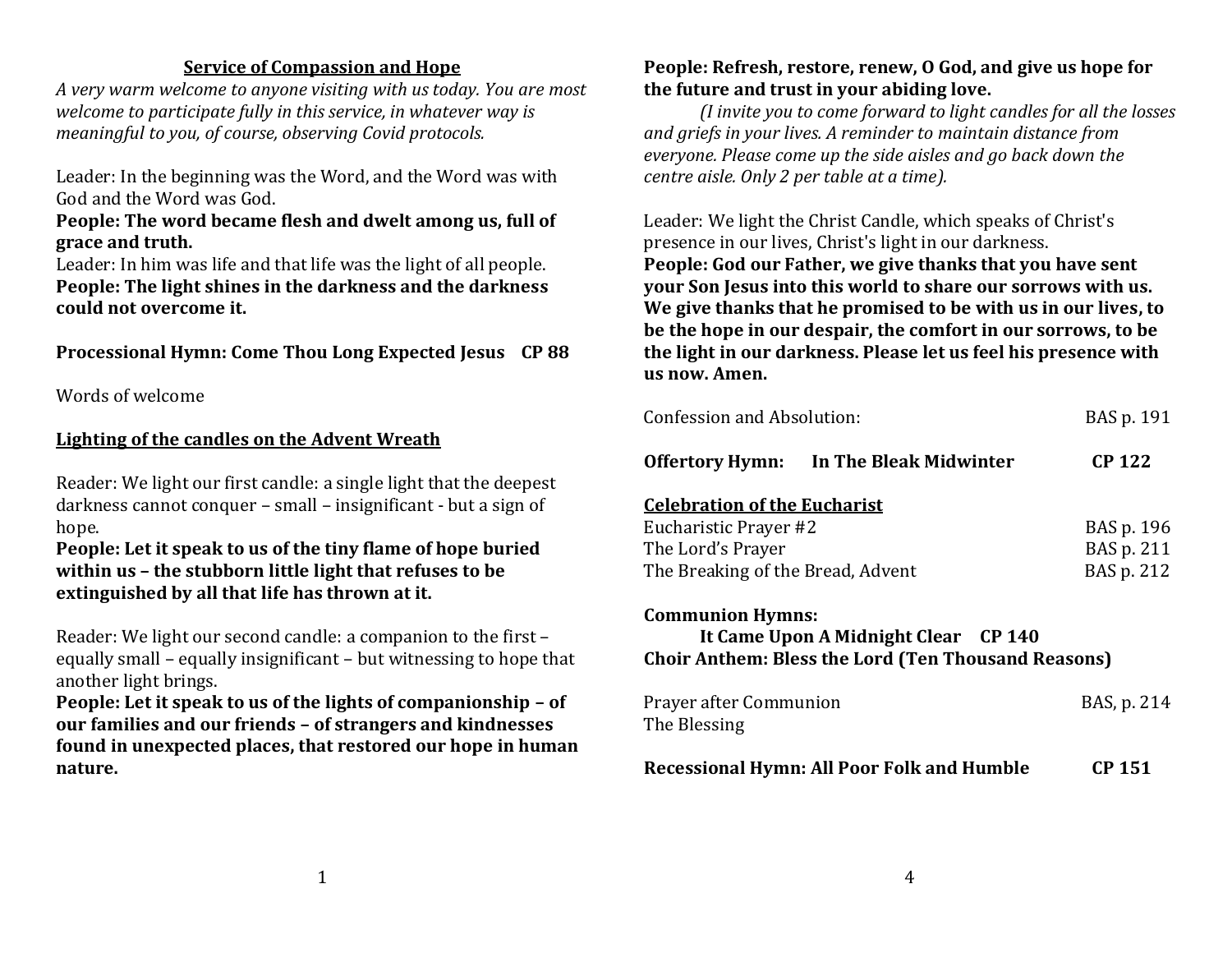Reader: We light our third candle recalling nights of watching and waiting – sleepless – anxious when dawn seemed to ebb further from the horizon and hope seemed forlorn.

**People: Let it speak to us of the sureness of morning – of the passing of the darkness of suffering – and the promise of an eternal sunrise, dawning for those we have loved and lost and dawning too for us – though we may yet be in that darkest hour before the dawn.**

Reader: We light our fourth candle: marking the closing of the Advent season and the immediacy of Christmas – a time of peace and joy we may not ourselves feel able to welcome – as our spirits dwell in dark and wintriness.

**People: Let it speak to us of hope – of being together in this space of healing and wholenesss – of our companionship this night at the turning of the year – of faith that we and those we have loved and lost are held eternally in the hand of the One who brought light into being – and who knows each one of us by name.**

Prayer: Loving and gracious God, in the quiet of the evening we come to you, trusting that you hear our prayer. We gather in many places, yet together with friends and strangers, seeking your peace and comfort. We come with feelings of deep hurt, sadness, anger, loneliness and hope. We know that your love is deep enough and profound enough to accept our feelings, our fears and our longings that go beyond words. Just as candles break through the darkness of a room, let your light break through the darkness of our souls. Give us courage to open our hearts to your healing love. We pray in the name of Jesus, your Son, Amen.

### **Scripture Readings:**

Isaiah 40: 1-5, 9-11 Luke 2:1-7

# Reflection

### **Choir Anthem: You are Mine**

### **Candle Lighting:**

*(This year, we will come forward only once to light candles for all our losses, because of Covid restrictions. When the time comes, I will invite you forward. If you are watching at home, you can light candles as you wish, if it is safe to do so.)* 

Leader: The first candles we light are to remember those whom we have loved and lost, and, in some cases, the loss of opportunity to honour and say good-bye with funerals and gatherings. We pause to remember our loved ones' names, their face, their voice, the memories that bind them to us.

# **People: May God's eternal love surround them.**

Leader: The second candles we light are for our friends and family members or ourselves, who are suffering from serious illness and the anxiety that goes with it. We pray especially for anyone with Covid, and for those who are so anxious about it, and for the medical staff who are working so hard to treat us. O God, surround the frightened with your tenderness, give relief to those in pain, hold the weak in your arms of love, give patience to those who must wait for tests and treatments, comfort those who are lonely, that they may feel your loving presence in their lives. **People: O God, let the healing power of your loving presence be felt in all our lives.** 

Leader: The third candles we light are for the pain of loss. The loss of relationships, loss of jobs, loss of homes, loss of independence and dignity, loss of innocence, loss of meaning in life, so many losses. And this year in particular, the loss of our ability to gather as we wish, for our loneliness and isolation, especially at Christmas, and for the loss of all that we considered normal and comfortable. We gather up the pain of past and present, and offer it to you, O Lord, asking that from your hands we may receive the gifts of compassion and hope, of patience and strength, of healing and love.